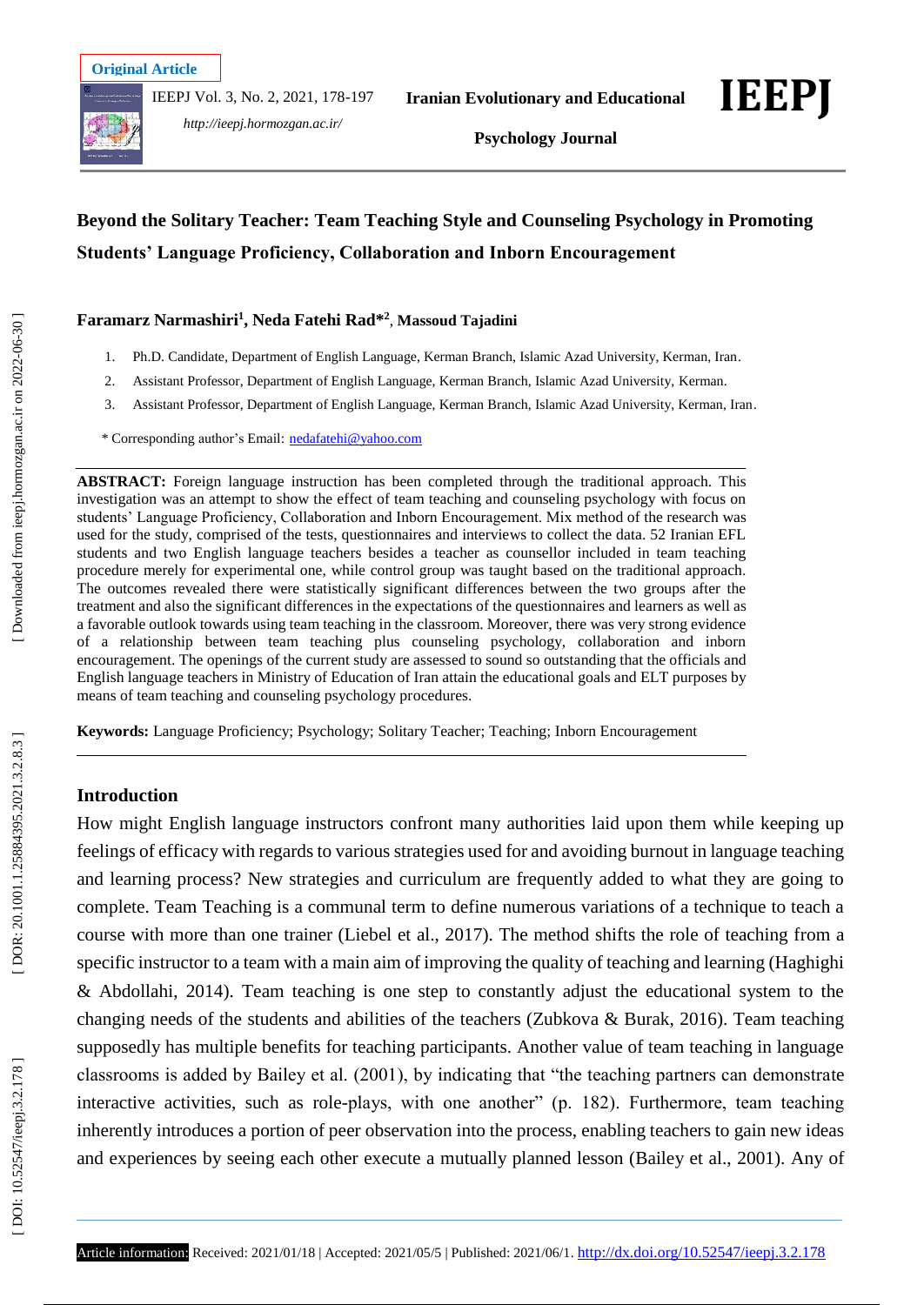the other benefits of team teaching that have been outlined in this section may be described as enhancing teaching skills by exchange of knowledge and conversational dialogues, leading to professional and personal development, (Baeten & Simons, 2014). For Iranian EFL learners and students, practicing and learning English as a Foreign Language (EFL) has always been a complicated and challenging task (Namaziandost et al., 2019). Especially as teachers experience circumstances where English represents a very particular purpose, teaching these abilities is labeled exhaustive. Besides that, listening and speaking are regarded as among the most demanding skills for Iranian EFL pupils. Because of the lack of these talents in the education system, up -to -date and more demanding teaching procedures that help EFL learners to master these skills are important (Akbari, 2015).

Team teaching appears to be a fresh trend in the modern education system for teaching English, as reported by Aliakbari and Bazyar (2012). The lack of adequate empirical team teaching projects in Iran offers a fruitful opportunity to examine the feasibility of team teaching to address the pending needs of learners. The students of the present age need mobility and dynamism in the classroom in order to be motivated and able to learn the educational content properly with the necessary motivation and energy. If they do not have the required motivation to learn, he can never achieve the desired instructional result in the success process (Namaziandost et al., 2019). The education system needs the vitality, creativity, flexibility and being up -to -date. It is necessary to move beyond traditional methods towards constructive and new patterns in education. Consequently, it was crucial to conduct an inquiry so as to propose new policy and design materials to satisfy learners' learning needs. The outcome of the current research did shed light on most of the problems and inadequacies and endeavors to make alterations in offering new strategies and planning parts for language learning courses. To sum up, the consequence of this investigation was valuable for English language instructors, materials developers, designers, program planners, administrators and officials. As a result, the foregoing research questions were posed in order to discuss the above -mentioned concerns logically and critically. The questions and hypotheses considering the current investigation and related subject included:

**RQ1)** What is the impact of team teaching procedure on EFL learners' oral proficiency in a course of language learning?

**RQ 2 )** What is the efficacy of team teaching plus counseling procedures on English learners' intrinsic motivation?

**RQ 3 )** What is the impact of team teaching plus counseling procedures on EFL students' collaboration in English language classroom?

**RQ 4 )** Precisely what is EFL learners' attitude towards the use of team teaching procedure in their language classroom?

**RQ 5 )** Specifically what is EFL students' standpoint around the use of counseling procedure in language course?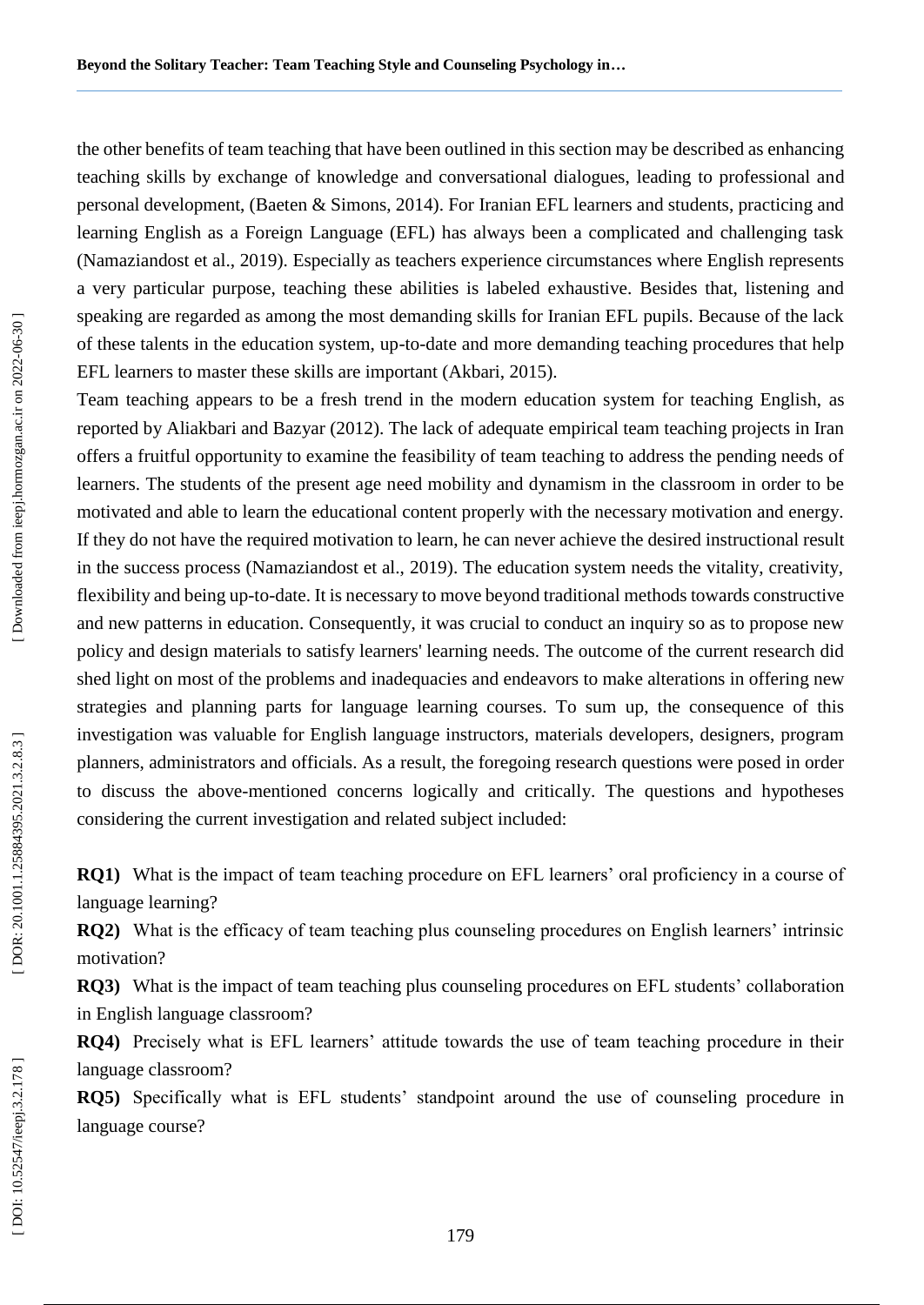In the following testable statements, with regard to the research questions, the null hypotheses of this investigation were originally designed and implemented:

**H01**. Team Teaching procedure has no efficacy upon EFL learners' oral proficiency in a course of language learning.

**H02**. Team Teaching plus counselling procedures have no impact on English learners' intrinsic motivation.

**H03**. Team Teaching plus counselling procedures reflect no influence upon EFL students' collaboration in English language classroom.

### **Literature Review**

The existing investigation decides whether the team teaching technique is helpful. Uwameiye and Ojikutu (2008) conducted a study on learners in Introductory Technology, team instruction has an impact on Student Academic Achievement. Team teaching and traditional technique were respectively used to handle the experimental and control community. The outcome suggested that there was no significant gap in posttest mean achievement scores of students taught with team teaching and traditional process. The variance in post -test success scores shows that the result was also not linked to other parameters, but due to the care offered (Uwameiye & Ojikutu, 2008). Meanwhile, what is reflected in associated with using team teaching technique in Iranian settings as Aliakbari and Nejad (2013, pp. 5 - 22) conducted a study on the effectiveness of team teaching in the learning process and promoting learners' grammatical proficiency, in which two classes were allocated to a total of 58 first -grade pupils. The final outcomes confirmed that the variation in instruction did not connect to a significant difference in the output of the respondents.

In additional research by Khoshnodifar et al. (2020) around a comparison of lecture and team member teaching design in agricultural higher education system of Iran. The influence of the aforementioned approach on the academic performance of students was seen in comparative courses. An obvious difference between the two instructional approaches in the area of academic success and the enhancement of students' teamwork conduct was shown in the final findings. The latter project was an endeavor by Mohammad Hassani Soudmand and Ahour (2020) to figure out the impact of one teach one assist model of co -teaching on the comprehension of reading by Iranian EFL learners. The findings of an independent t -test sample showed that, relative to the control group, the experimental group had significantly better students' reading comprehension. For instructors, pupils, as well as any ELT programme, the outcomes of the research could be valuable. Haghighi and Abdollahi (2014) examined the efficacy of team teaching procedure in the development of the students' reading comprehension in Iran. There were fifty two participants in this research from Ilam University aged from twenty to twenty eight years old. The control group included 17 students from 7 male and 10 female learners. The first experimental group contained of 9 male and 8 female students who were taught based upon using team teaching procedure. The second experimental group who were educated through using traditional way concluded 12 male and 6 female students. Both the experimental and control groups were taught by four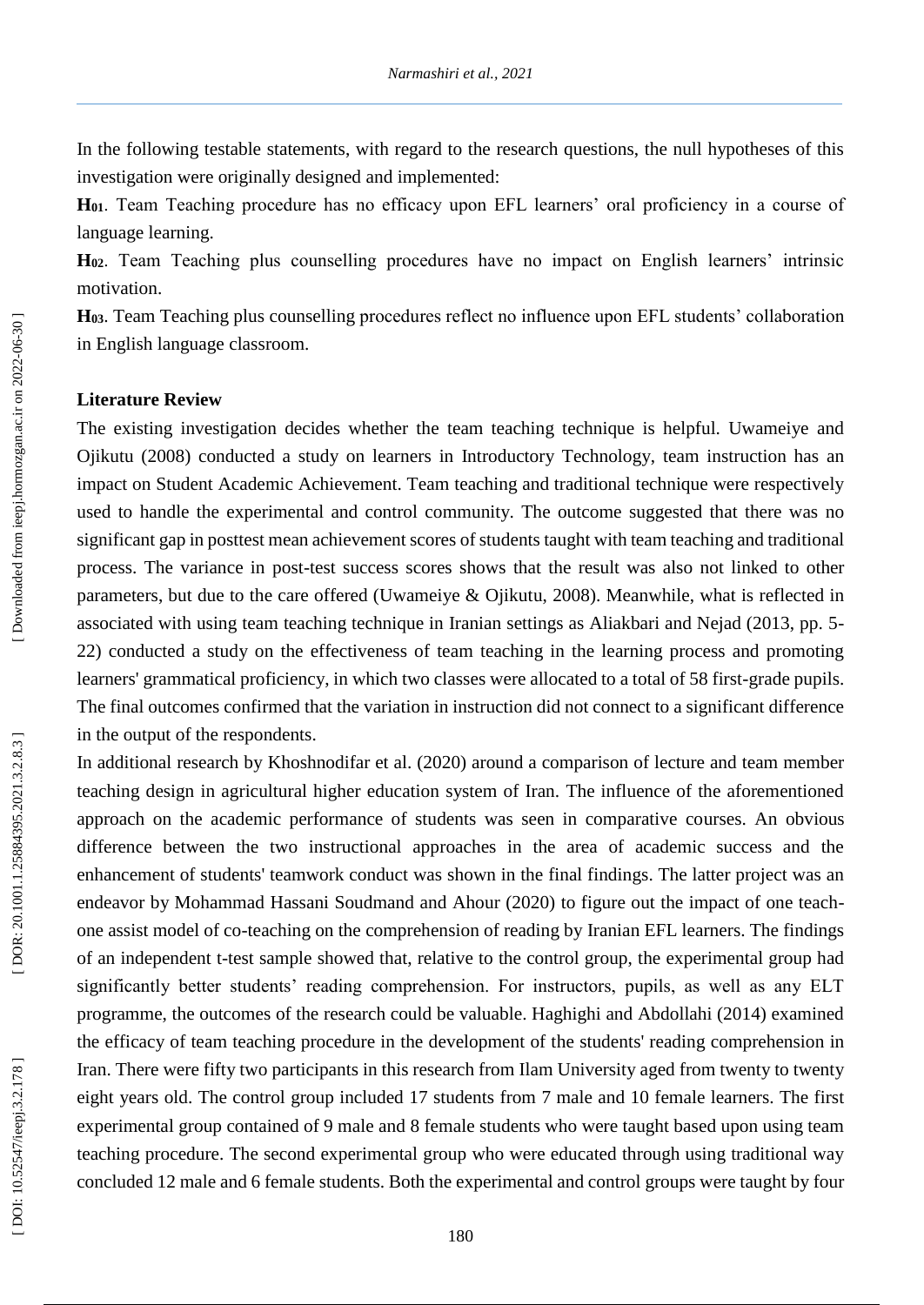experienced teachers. Two tests were developed by the investigators were given as pre-test and posttest. The research used a quasi experimental, pre-test, post-test; model for 15 weeks. One-way ANOVA was finalized to analyze the teacher's score in the pretest of the study. The outcomes supported the use of team teaching strategy in educational settings.

The results from other content areas revealed that team teaching increases the academic success of students. Nevertheless, the degree of attachment and results were not specifically demonstrated as well as there was a signal of hesitation of using team teaching conveyed by the reports in some cases. For example, when a student is trained using team instruction, can he or she gain a high level of efficiency or not and a low extent? It is commonly and seriously stated that English teachers primarily use individual teaching methods, but seldom use the teaching tactics of investigation and engagement that are suggested by experts. Study findings still stay quiet on the use of psychological -level team instruction. Consequently, the research aimed to investigate the effect of team teaching approach on the academic performance, motivation and collaboration of Iranian Educational High School students. The researcher believed that there were few studies in Iran concerning the effectiveness of team teaching strategy on EFL learners' success or teachers' performance. The researcher also considered that there were not enough studies so as to investigate the significance of using team teaching strategy in English language teaching as a foreign language. As a result, this research was an attempt on introducing the way and strategy to support EFL teachers to identify using team teaching benefits in instruction of the oral skills or even other parts of the English language knowledge and experience in Iran.

### **Material and Method s**

**Participants:** In the present study, 52 EFL students studying the English language at high school level participated in this investigation in Iranshahr city of Iran. They were simply male ones. The sample selection was a form of non-probability or non-random purposive sampling. Since the researcher (as the teacher who teaches at the research site) had restrictions on modifying the form of the participants, this sampling method has been implemented (purposefully). Consequently, the population was preferred and divided into two experimental and control categories based on the test results. At the beginning of the first semester, the learners were purposively divided into two groups, as in Control Group (CG) and Experimental Group (EG) containing 26 students in EG and 26 ones in CG.

Instrumentation: With regards to the existing investigation, three instruments were used: 1) pre-test post -test, 2) questionnaire and 3) interview. Pre -test, post -test and questionnaire were used in quantitative method of the research, while the interview was completed by the learners in qualitative part of the study. The researcher used Cambridge University PET tests in language learning and teaching course for administering pre -test and post -test in EG and CG. At the beginning of the first semester, all the learners in CG and EG were given a pre -test in order to determine whether there was a significant difference in EFL learners' oral proficiency in the two groups. At the end of the semester, in the last session of the language learning course, all the learners were administered a post -test in order to determine which one of the teaching strategies would be more successful and whether there was a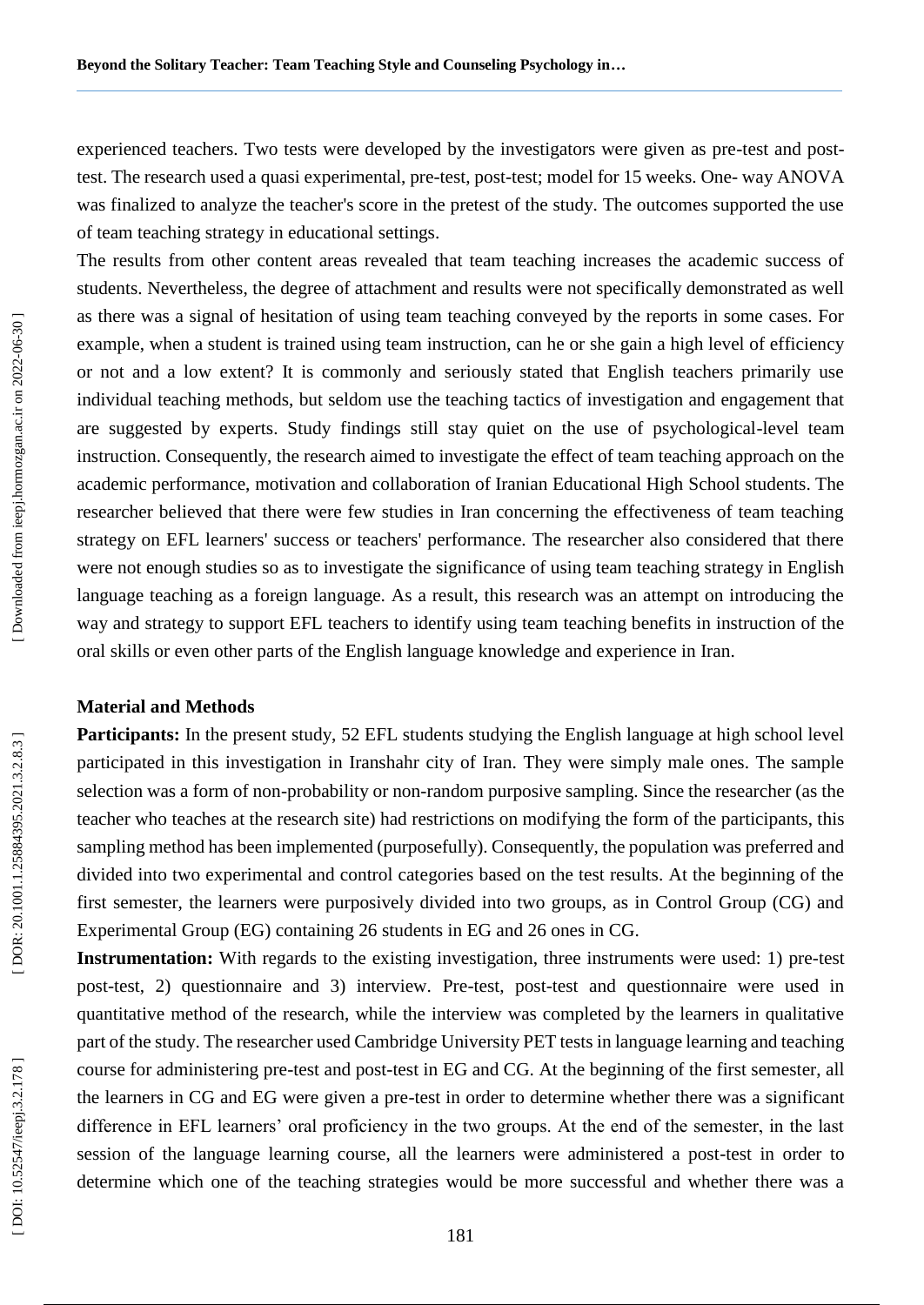significant difference between the students of two groups in terms of their oral proficiency. The instruments PET tests used for pre -test were the same for the post -test. As well as the questionnaire designed by the researcher on two dependent variables "the intrinsic motivation and willingness to communicate (collaboration)" based on a 7 -point Likert scale were organized to measure students' standpoints and enactment on the efficacy of using team teaching strategy in the study. The questionnaire was validated by the experts in ELT as well as Cronbach's coefficient alpha for estimating its reliability was accompanied. Cronbach's considered to be an appropriate indicator of internal consistency (reliability) so that is most widely employed where you have numerous Likert questionnaires that comprise a scale and you want to decide whether the scale is accurate (Creswell & Creswell, 2017, p. 206). Cronbach's Alpha coefficient was determined to assess the internal reliability (consistency) of the items in the questionnaire and a high reliability (alpha = .89) was reported. Moreover, qualitative section of the study required an interview with open -ended questions about their perspectives on team teaching justified their related instructional responses to the research questions.

**Procedure:** In this study, quantitative method and qualitative design were applied altogether. Regarding the quantitative aspect of the research, the design of this investigation was a quasi -experimental design with treatment, a pre-test and a post-test (using PET tests), as well as non-random assignment of the participants. Team teaching and counselling procedures were as two independent variables and treatments, oral proficiency, intrinsic motivation and willingness to communicate (collaboration) as dependent variables of the study. Furthermore, the quantitative area of the study was enclosed a questionnaire on the last two dependent variables aforementioned. Moreover, qualitative section of the study required an interview with open -ended questions about their perspectives on team teaching justified their related instructional responses to the research questions.

### **Results**

In order to examine the learners' performance in the experimental group (EG) and control group (CG) on the pre -test, an independent -samples t -test was run. The result of the data revealed that there was no violation of the normality assumption (normal distribution) of the scores based on Kolmogorov -Smirnov test for control group sig=.069 and for experimental group sig=.200 which were well above 0.05. With regards to the Levene's test for Equality of Variances, independent sample t -test, it can be perceived that the p -value is more than 0.05. If the P value is more than 0.05, the homogeneity assumption is met. According to Table 1, it can be realized that there was no significant difference between the learners in control group (M = 54.19, SD=8.26) and experimental group (M= 53.00, SD = 8.03) (t = -.527, p = .819,  $df = 50$ ) in terms of their scores on the pre-test.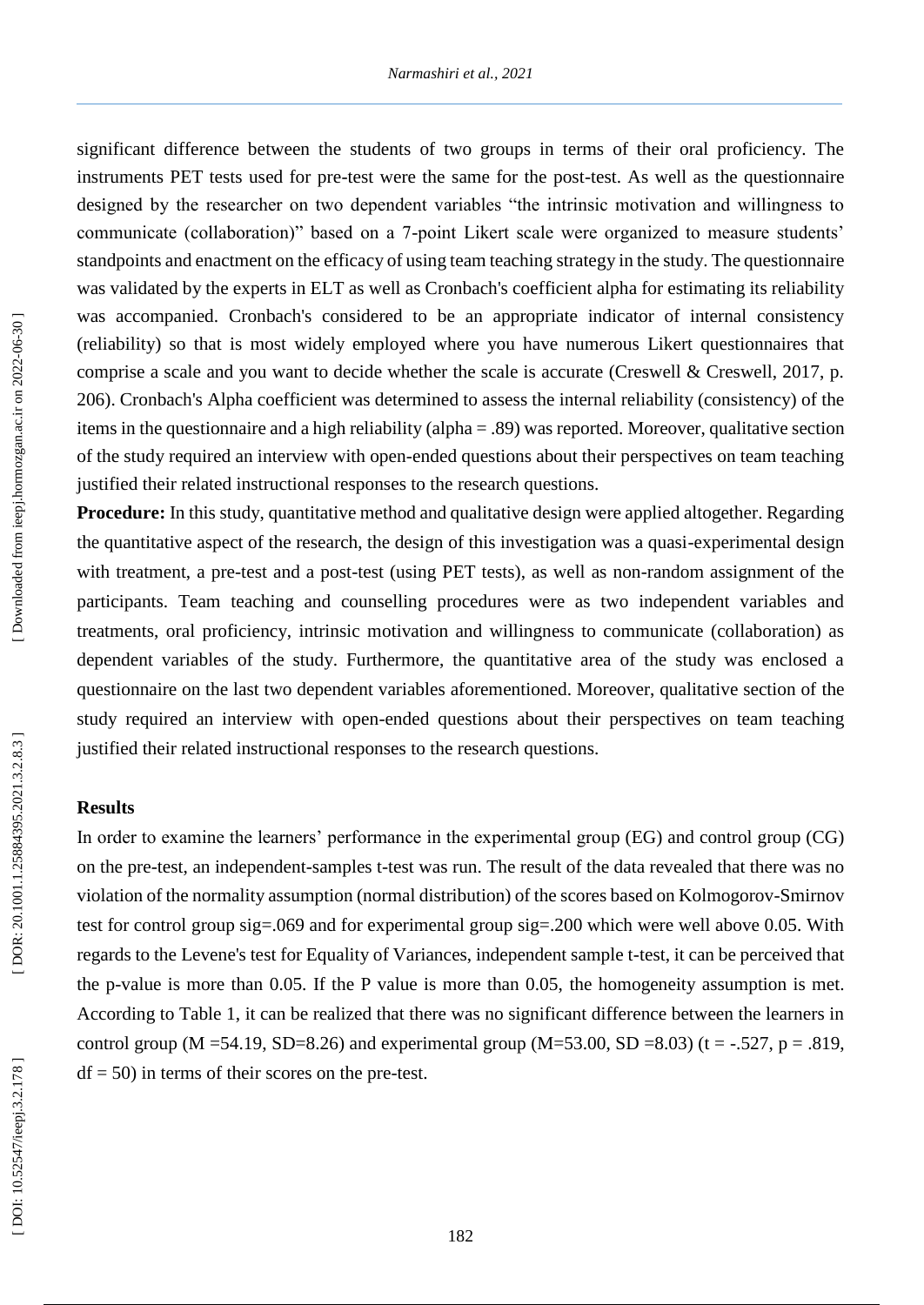| Phase    | Group       | . . | Mean  | <b>SD</b> | Std. Error Mean |
|----------|-------------|-----|-------|-----------|-----------------|
| Pre-test | EG          | 26  | 53.00 | 8.035     | 1.576           |
|          | $_{\rm CG}$ | 26  | 54.19 | 8.266     | 1.621           |

**Table 1.** Group Descriptive Statistics in pretest

### **The Outcomes Related to First Research Question**

In the following pace, to answer the firs research question, exploring the impact of team teaching procedure on EFL learners' oral proficiency in a course of language learning, the independent -samples t -test was completed so as to examine the performance of the learners in the experimental group (EG) and control group (CG) on the post -test. The data analysis revealed that there was no violation of the normality assumption according to Kolmogorov -Smirnov and also Shapiro -Wilk tests, indicated for control group sig=0.105 and for experimental group sig=.200 which were well above 0.05. Regarding the Levene's test for Equality of Variances, it can be detected that the p -value is more than 0.05. Therefore, the homogeneity assumption is met. There was a significant difference between the learners in control group (M = 54.27, SD=7.56) and experimental group (M=70.77, SD = 9.54) (t = 6.90, p = .000  $(0.0000000083)$ , df = 50). The outcome revealed that the learners in the experimental group (EG) surpassed the students in the control group (CG) on the post -test (Table 2. Group Descriptive Statistics.)

| Phase     | droup    | N  | Mean  | <b>SD</b> | Std. Error Mean |
|-----------|----------|----|-------|-----------|-----------------|
| Post-test | EG       | 26 | 70.77 | 9.547     | 1.872           |
|           | rη<br>CQ | 26 | 54.27 | 7.561     | 1.483           |

Table 1. Group Descriptive Statistics in post-test

The difference on the pre-test and post-test of the learners in control group (CG) was computed using a paired -samples t -test. Based on Tables 3 the statistical results designated a statistically insignificant growth in their scores from pre-test (M=54.19, SD=8.26) to post-test (M= 54.23, SD= 7.57), t (26) = .113,  $p = .911$  ( $p > 0.05$ ) (two-tailed).

| Table 3. Paired Samples Statistics in proficiency |  |  |  |
|---------------------------------------------------|--|--|--|
|---------------------------------------------------|--|--|--|

| Pair | Phase     | Mean  |    | <b>SD</b> | Std. Error Mean |
|------|-----------|-------|----|-----------|-----------------|
|      | post-test | 54.23 | 26 | 7.575     | 1.486           |
|      | pre-test  | 54.19 | 26 | 8.266     | 1.621           |

Moreover, the alteration in the pre -test and post -test of the students in the experimental group was computed through using a paired -samples t -test. As clarified in Tables 4 the results showed a statistically significant increase in their scores from pre-test (M=53.00, SD=8.03) to post-test (M=70.77, SD=9.54),  $t(26) = 10.28$ , p<0.05 (two-tailed) = .000 (.00000000017). To sum up, it can be mentioned that the post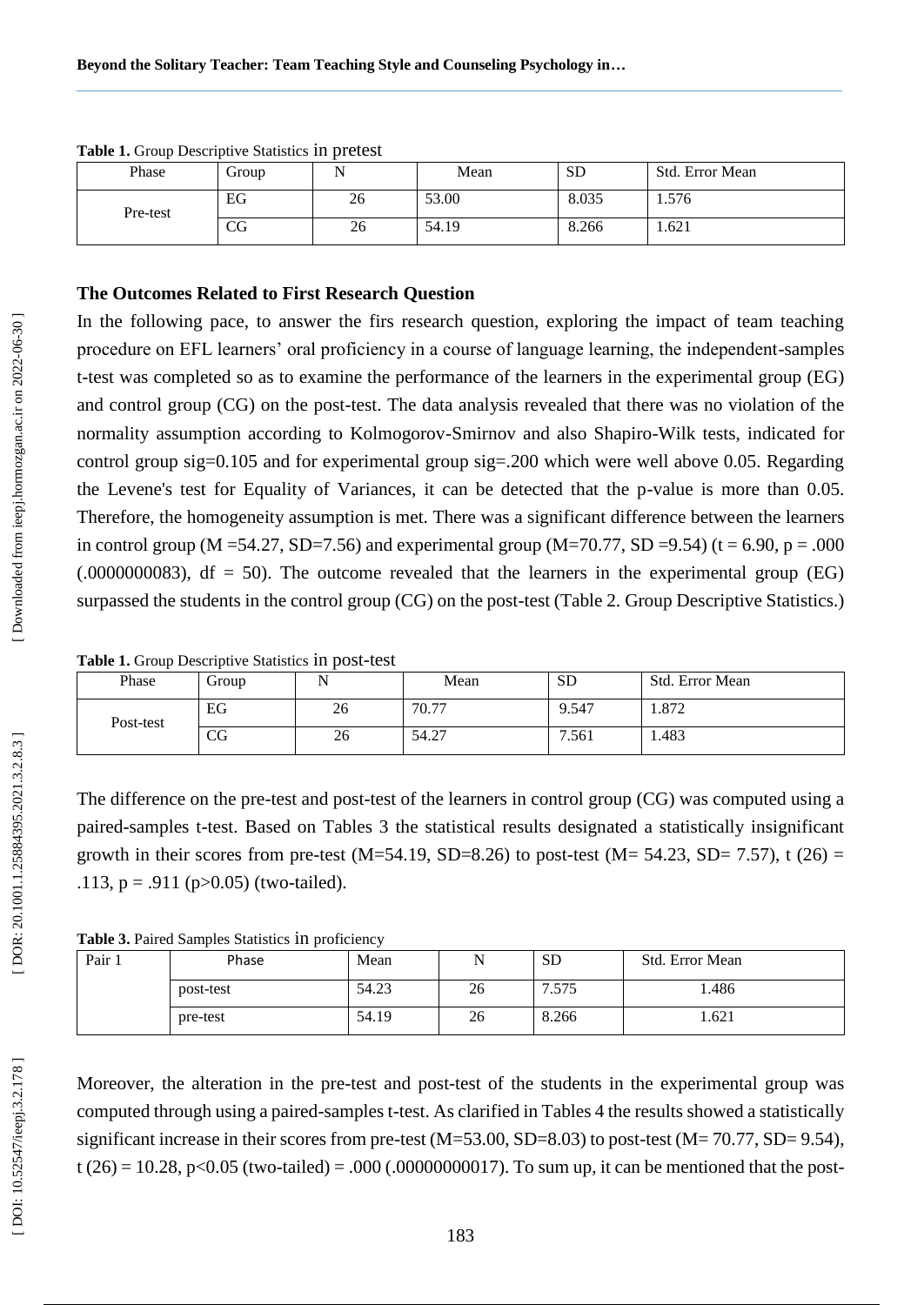test scores of the students in experimental group (EG) improved significantly while the scores in control group (CG) were the same range as their ones in the pre -stage.

| Pair 1 | Phase     | Mean  |    | <b>SD</b> | Std. Error Mean |
|--------|-----------|-------|----|-----------|-----------------|
|        | post-test | 70.77 | 26 | 9.547     | 1.872           |
|        | pre-test  | 53.00 | 26 | 8.035     | 1.576           |

They also increased meaningfully in comparison to those of their scores pre -test, so far as it showed the learners in experimental group achieved much better results in their post -test than those in the control group.



**Figure 1**. Learner's performance in oral proficiency before receiving the treatment



**Figure 2**. Learner's performance in Oral Proficiency after receiving the treatment

Subsequently, the outcomes confirmed that the team teaching and counselling procedures had outstanding impact on EFL learners' oral proficiency in a course of language learning and the null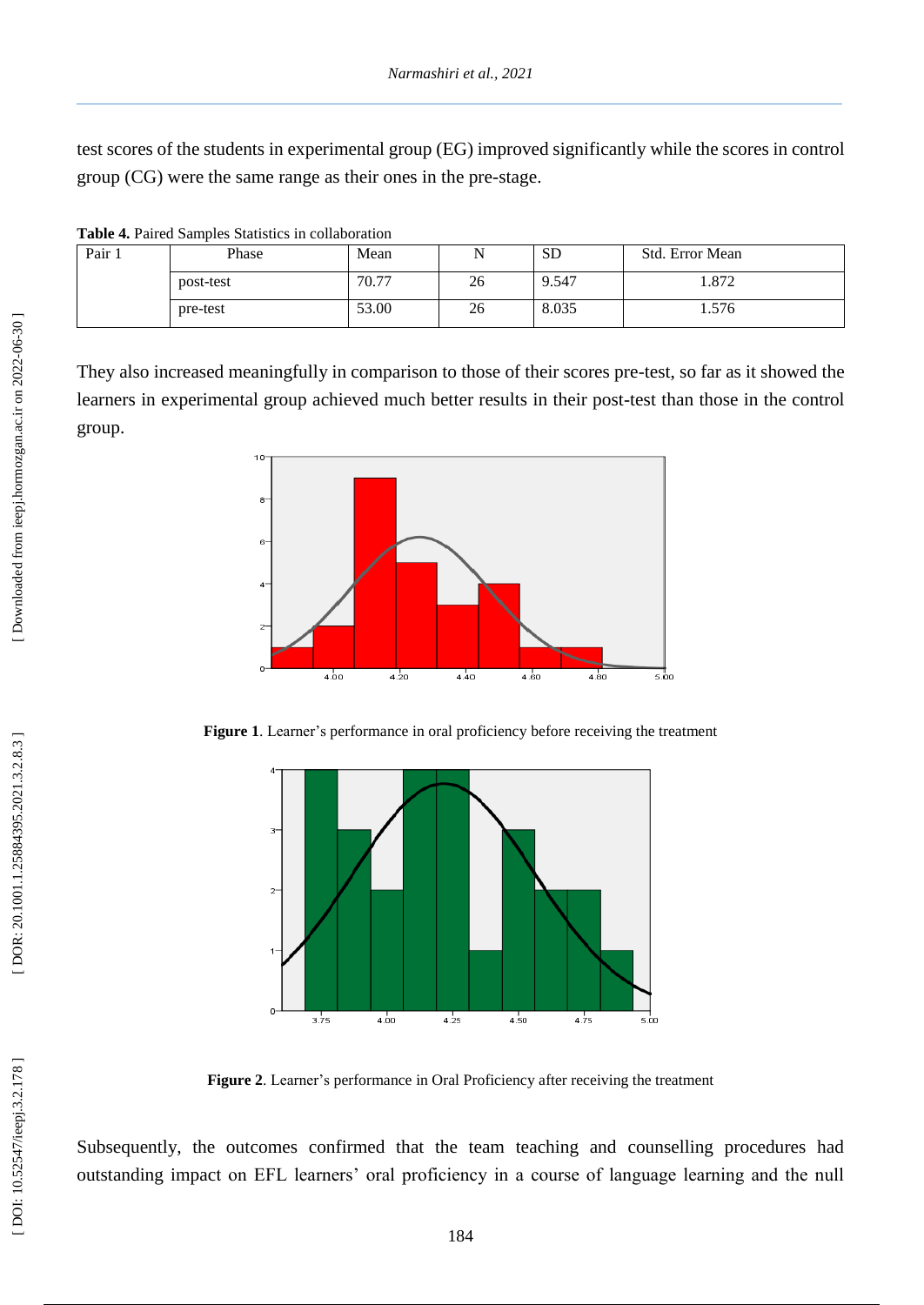hypothesis was rejected. To ensure the equivalence of the two groups EG (experimental group) and CG (control group) in initial steps in answering the second and third research questions, a pre-stage was completed by distributing the questionnaire before starting to teach. Therefore, an independent -samples t -test was run in which Table 5 shows the results:

|           |                   |        | <u>- 1</u> |           |                 |
|-----------|-------------------|--------|------------|-----------|-----------------|
| Phase     | Group             |        | Mean       | <b>SD</b> | Std. Error Mean |
| Post-test | EG                | 26     | 3.7749     | .80590    | .15805          |
|           | $_{\rm CG}$<br>26 | 3.5781 | .55736     | .10931    |                 |

**Table 5.** Group Descriptive Statistics in team teaching procedures

As Table 5 illustrates, there were no statistically significant differences between the experimental and control group at  $(p \le 0.05,$  two-tailed)  $p = 0.311$  in the pre-stage of study in distributing questionnaire. With regards to the Levene's test for Equality of Variances, independent sample t -test, it can be perceived that the p -value is more than 0.05. If the P value is more than 0.05, the homogeneity assumption is met. This means that the control group and the experimental group were equivalent before starting the team teaching procedures.

### **The Outcomes and Responses to Second Research Question**

To reply the second question of the study, as regards the efficacy of team teaching procedure on English learners' intrinsic motivation, dependent samples t -test was used to decide whether there was any statically significant difference between the experimental learners' attitudes before and after receiving the research treatment. Table 6 shows that there were statistical significant differences at  $(p \le 0.05)$ between the learners' attitudes before and after research treatment. Moreover, t -value is (16.94) which is significant at  $p = (0.00)$ . This means that the experimented English language learners' perspectives were value -added significantly due to the use of team teaching. And also, Table 6 below presents their' attitudes before receiving the research treatment in which the mean scores and standard deviations in the pre-stage were calculated from pre-stage  $(M=3.57, SD=.55)$  to post-stage  $(M=5.59, SD=.23)$ .

| able 0. I alled Ballipies Statistics III team teaching procedures |           |      |    |           |                 |  |
|-------------------------------------------------------------------|-----------|------|----|-----------|-----------------|--|
| Pair 1                                                            | Phase     | Mean |    | <b>SD</b> | Std. Error Mean |  |
|                                                                   | post-test | 5.59 | 26 | .234      | .046            |  |
|                                                                   | pre-test  | 3.57 | 26 | .557      | .109            |  |

|  |  |  | Table 6. Paired Samples Statistics in team teaching procedures |
|--|--|--|----------------------------------------------------------------|
|  |  |  |                                                                |

As a result of the statistical findings, team teaching procedure positively affected the English learners' academic intrinsic motivation and increased their inherent enthusiasm for following the matters in language learning process (see also Figure 3 and 4 ). One after the other, the null hypothesis of the study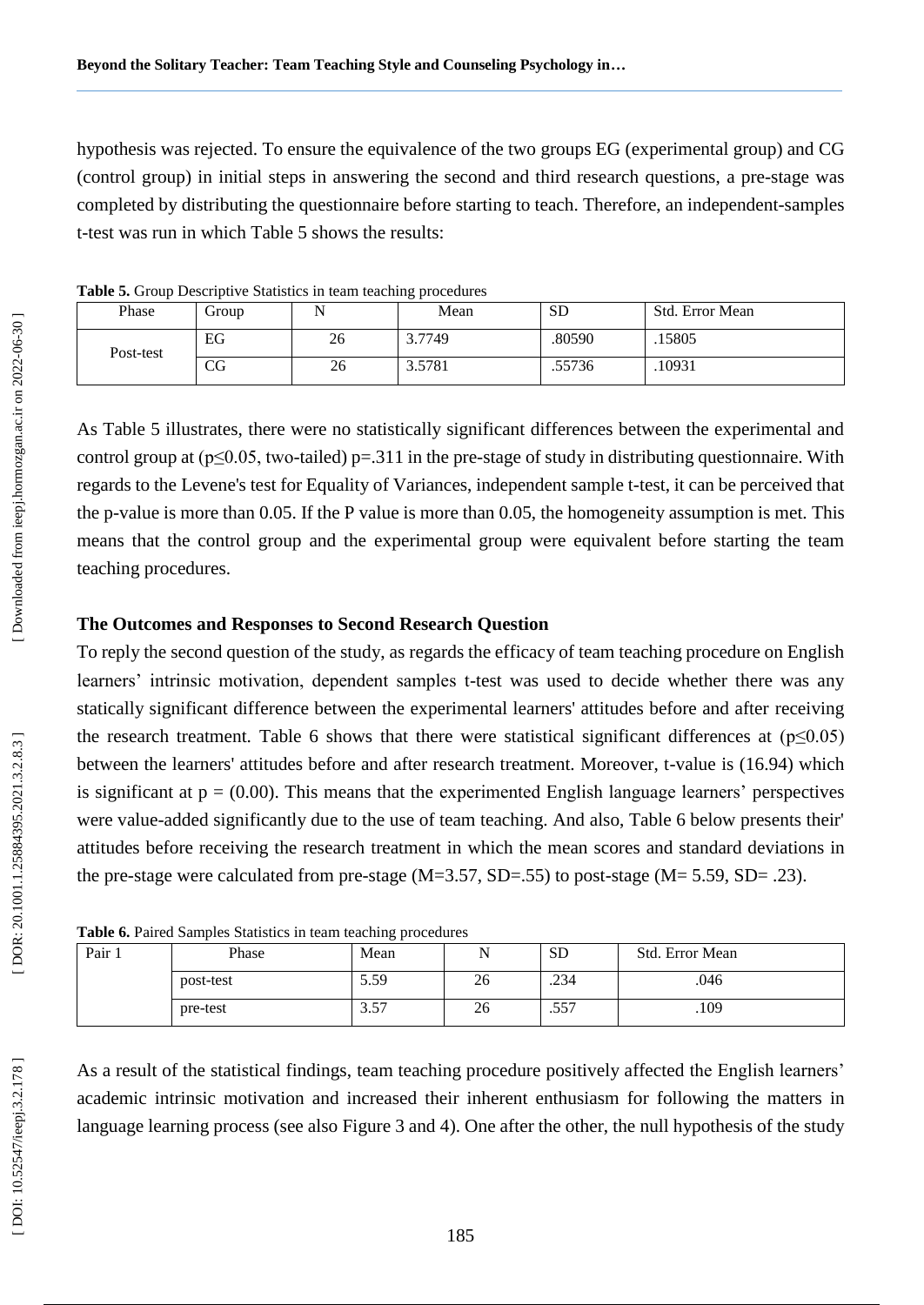was not confirmed and team teaching procedure influenced the English students' intrinsic motivation so as to grow.



**Figure 3.** Learner's performance in Collaboration before receiving the treatment



**Figure 4**. Learner's performance in Collaboration after receiving the treatment

# **The Chi -square Test Statistics and the Outcomes Concerning Chi <sup>2</sup> correlation coefficient**

To confirm the findings whether is a relationship between the two independent variables, team teaching plus counselling procedures and academic intrinsic motivation in answering the second research questions the Chi-square statistical test was run in which Table 7 shows the ultimate results: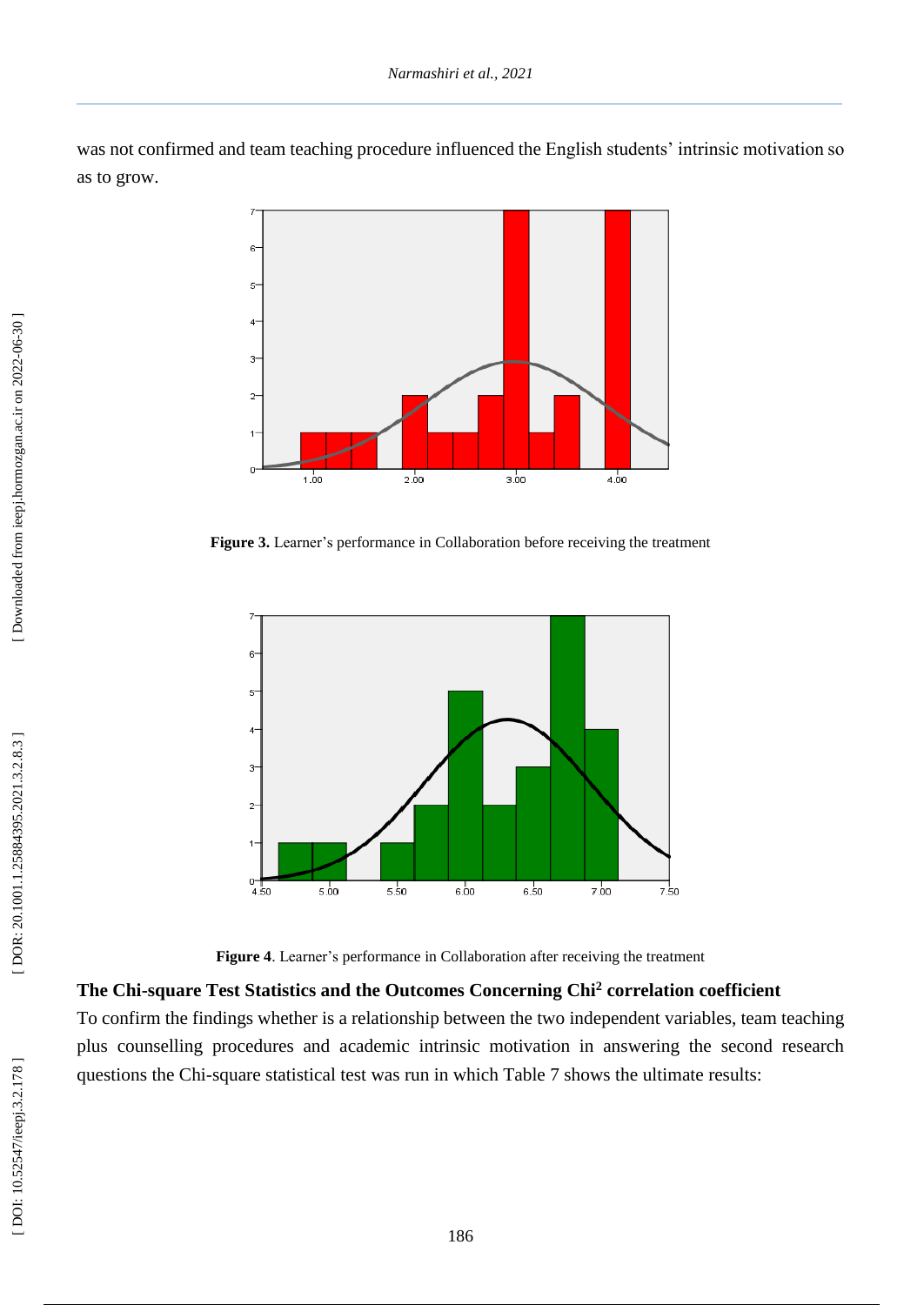| <b>THOIC</b> 11 Cm Definite Tests results of multiser moteration |        |    |                                   |
|------------------------------------------------------------------|--------|----|-----------------------------------|
| Index                                                            | Value  | df | Asymptotic Significance (2-sided) |
| Pearson Chi-Square                                               | 48.000 | 25 | .004                              |
| Likelihood Ratio                                                 | 66.542 | 25 | .000                              |
| Linear-by-Linear Association                                     | 38.855 |    | .000                              |
| N of Valid Cases                                                 | 52     |    |                                   |

Table 7. Chi-Square Tests results of intrinsic motivation

According to Table 7, the results revealed that there was a very strong evidence of a relationship between team teaching plus counselling procedure and academic intrinsic motivation due to usage of the team teaching strategy in language teaching course (Chi–square =48.00, df =25, p = .004 (p  $\leq$  .05), Cramer's  $V = .961$ (value>.8 to 1.0)).

### **The Outcomes and Responses to Third Research Question**

In response to the third research questions regarding the effects of team teaching procedures on EFL students' willingness to communicate (collaboration) in English language class as well as to ensure that there was a relationship between the two independent constructs, team teaching plus counselling procedures and willingness to communicate the Chi-square test was used. As Table 8 displays the final results:

| $-$ while $\sigma$ is the position of the second control of the second control in the second control of the second control of the second control of the second control of the second control of the second control of the second |        |    |                                   |
|----------------------------------------------------------------------------------------------------------------------------------------------------------------------------------------------------------------------------------|--------|----|-----------------------------------|
| Index                                                                                                                                                                                                                            | Value  | df | Asymptotic Significance (2-sided) |
|                                                                                                                                                                                                                                  |        |    |                                   |
|                                                                                                                                                                                                                                  |        |    |                                   |
| Pearson Chi-Square                                                                                                                                                                                                               | 45.667 | 16 | .000110                           |
|                                                                                                                                                                                                                                  |        |    |                                   |
| Likelihood Ratio                                                                                                                                                                                                                 | 62.182 | 16 | .000                              |
|                                                                                                                                                                                                                                  |        |    |                                   |
| Linear-by-Linear Association                                                                                                                                                                                                     | 38.911 |    | .000                              |
|                                                                                                                                                                                                                                  |        |    |                                   |
|                                                                                                                                                                                                                                  |        |    |                                   |
| N of Valid Cases                                                                                                                                                                                                                 | 52     |    |                                   |
|                                                                                                                                                                                                                                  |        |    |                                   |
|                                                                                                                                                                                                                                  |        |    |                                   |

Table 8. Chi-Square Tests results of collaboration

With regards to Table 8, the outcomes revealed that there was a very strong evidence of a relationship between team teaching plus counselling procedure and willingness to communicate (collaboration) because of implementing the team teaching technique in language learning class (Chi-square = 45.66, df =16, p = .00011 (p  $\leq$  .001), Cramer's V = .937 (value $\geq$ .8 to 1.0)). Therefore, based on the presented findings, it can be noticed that the team teaching plus counselling procedures strongly affected the learners' group effort by motivating them for willingness to cooperate with the other individuals and communicate with, in classroom (see Figure 5 and 6 ) .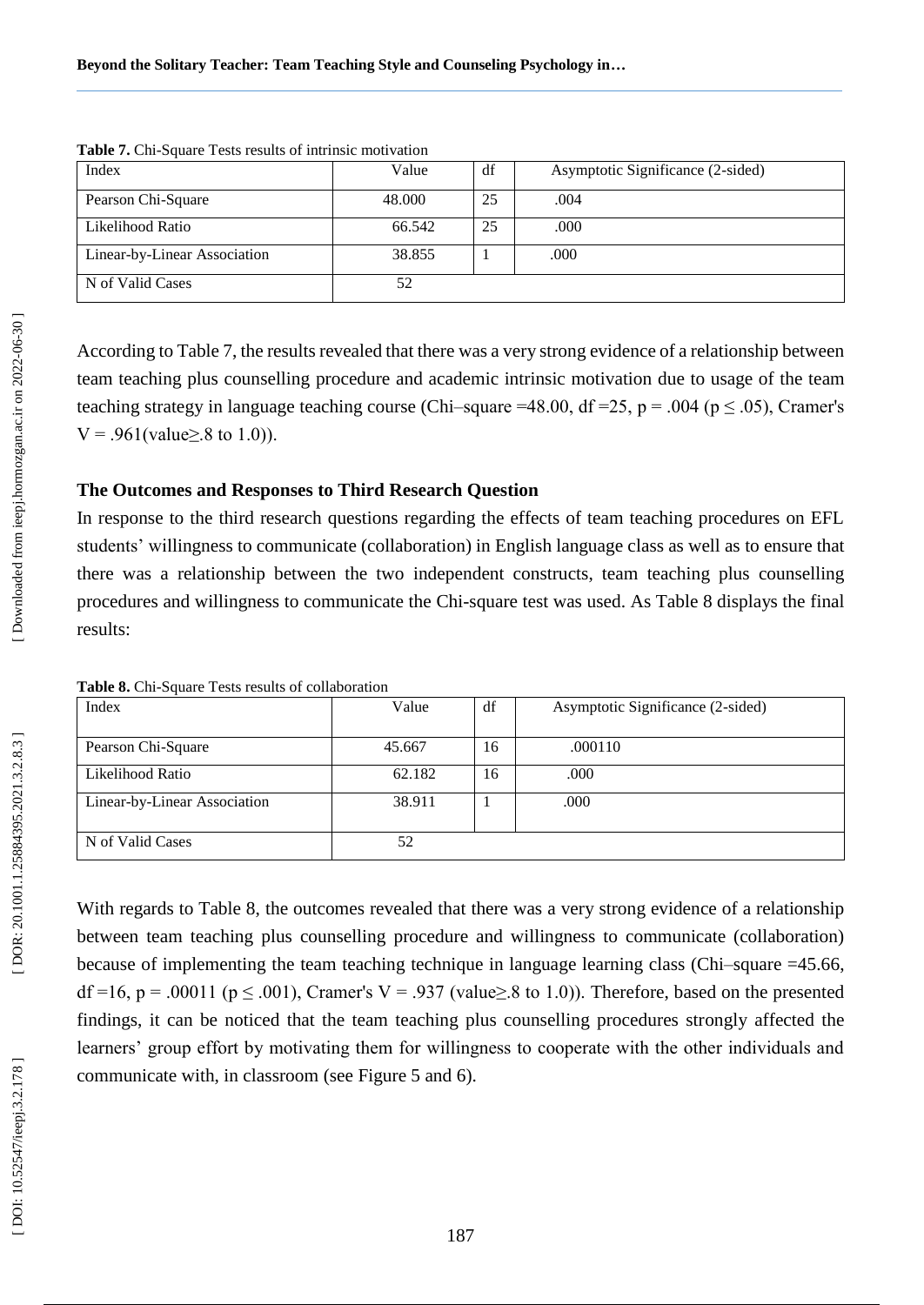

**Figure 5**. Learner's performance in Academic Intrinsic Motivation before receiving the treatment



**Figure 6**. Learner's performance in Academic Intrinsic Motivation after receiving the treatment

**The Descriptive Statistics Associated with Overall Team Teaching Procedures:** The descriptive statistics showed students' attitudes before receiving the treatment so that the highest mean score was (5.34) for Item No (2) "I have difficulty in learning new words and expressions in the oral proficiency course.", then items: No (7) "I am afraid of making mistakes in my oral skills class." (Mean=5.30), No (6) "I often feel anxious about answering a question in the oral proficiency course." (Mean=5.15), No (1) "Listening and speaking in English are difficult for me." (Mean=5.11) and No (26) "I feel bored in team teaching lesson." (Mean scores 4.65), while the lowest means was (3.00) for Item No (11) "I think studying in class for an exam with other students is better than studying alone." and No (13) "No matter how much I like or dislike a class, I still try to learn from it." The total mean scores for "Students'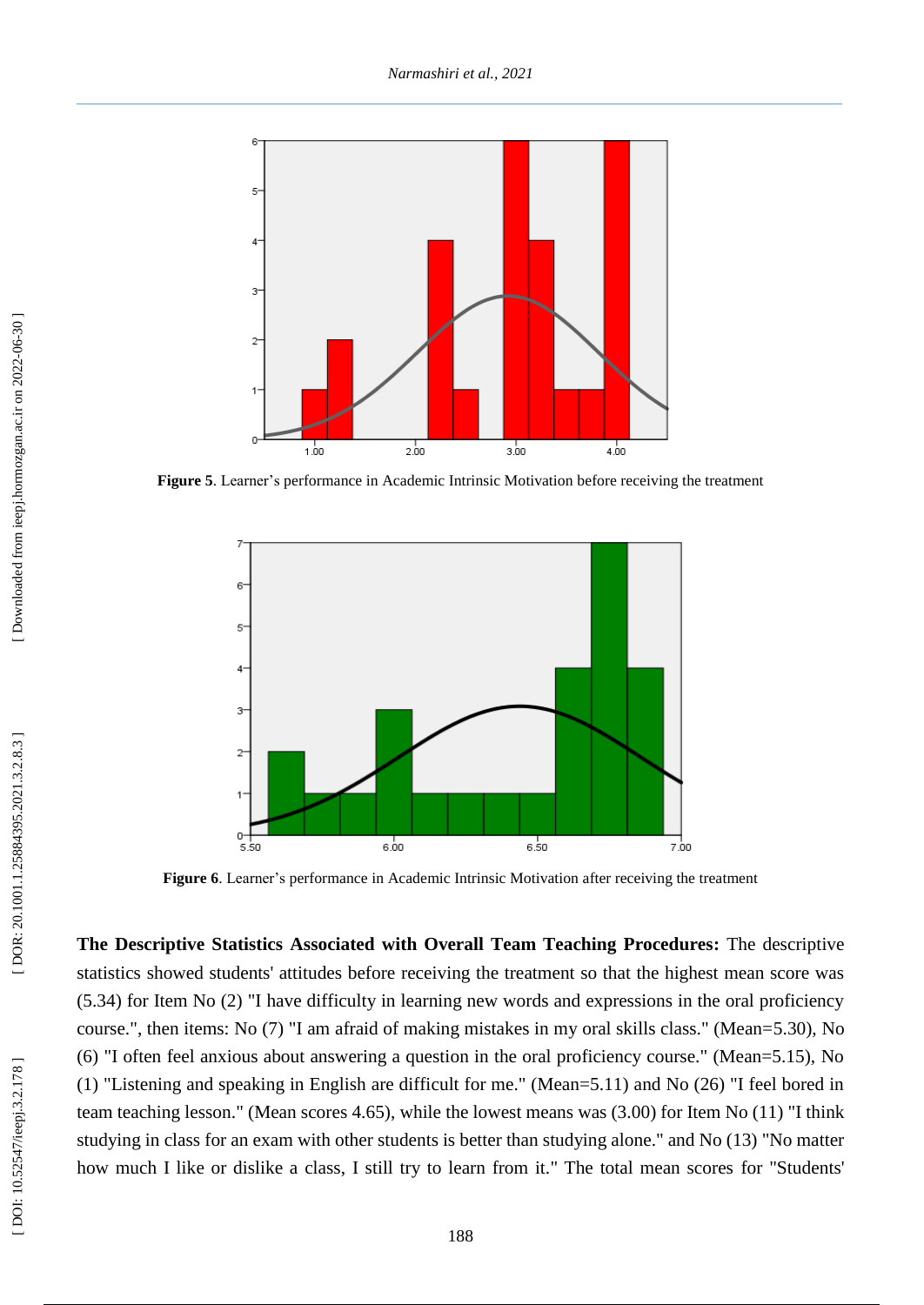Attitude Scores on Team Teaching plus Counselling procedures" was (3.57) before receiving the research treatment.

Statistical findings demonstrated the mean scores, median, mode, rank and standard deviations of students' attitudes after treatment. The highest mean scores were (6.53) for Items No (15) "I sign up for the classes that will prepare me for the future" and question Item No (20) "I set high goals for myself." followed by items No (3) "Listening and speaking help me improve my English.", No (4) "I enjoy listening and speaking.", and No (10) "I think working on questions with other students helps me learn." (Mean score 6.50), in addition to Items No (16) "I have high expectations of myself", No (18) I feel good about myself when I finish a difficult project." (Mean scores 6.46), Items No (14) "I learn simply for the sake of learning." No (17) "I see myself as well -informed in many academic areas." (Mean scores 6.42), as well as with Mean scores 6.34, Items No (5) "I like oral skills outside of school.", No (19) "I try to do my best on every assignment.", No (21) "I think team teaching is useful for students in their listening and speaking skills development.", and 6.30 No (9) "I think I feel more relaxed if I work on an answer with other students.", No (13) "No matter how much I like or dislike a class, I still try to learn from it.", No (23) "I believe that two teachers are better than one in oral skills class.", No (33) "I think team teaching provides collaboration in oral skills class" as well. While the lowest mean score was (1.92) for items No (6) "I often feel anxious about answering a question in the oral proficiency course.", and No (7) "I am afraid of making mistakes in my oral skills class." The total mean score for "Students' Attitude Scores on Team Teaching plus Counselling procedures" was (5.59) after treatment. So, students' perspectives toward using team -teaching strategy improved after the treatment.

# **Answers to the Fourth Research Question**

In response to the fourth research question indicate on EFL learners' attitude towards the use of team teaching procedure and a psychological counsellor in class, a structured interview was designed for students to provide balances for more detailed analysis of participants' attitudes towards team teaching plus counselling procedures and their efficacy on oral proficiency, intrinsic motivation as well as willingness to communicate of the students. This structured interview was conducted by the researcher with the team teaching plus counselling procedures course students who participated in this course. The interview was included in five major directions. These five main directions to be discussed distinctly were:<br>1. The team teaching procedure and its usefulness for students in their listening and speaking skills

development.

2. Willingness to communicate as a result of team teaching strategy in the classroom.<br>3. Constructing motivational status through using team teaching procedure in class.<br>4. The interest of students to participate in such a

behind it.

5. The role of the counsellor in meeting the purposes of oral proficiency course.

With regards to item questions in structured interview it should be pointed out that the items related to different categories explicitly; team teaching and its usefulness for students, Willingness to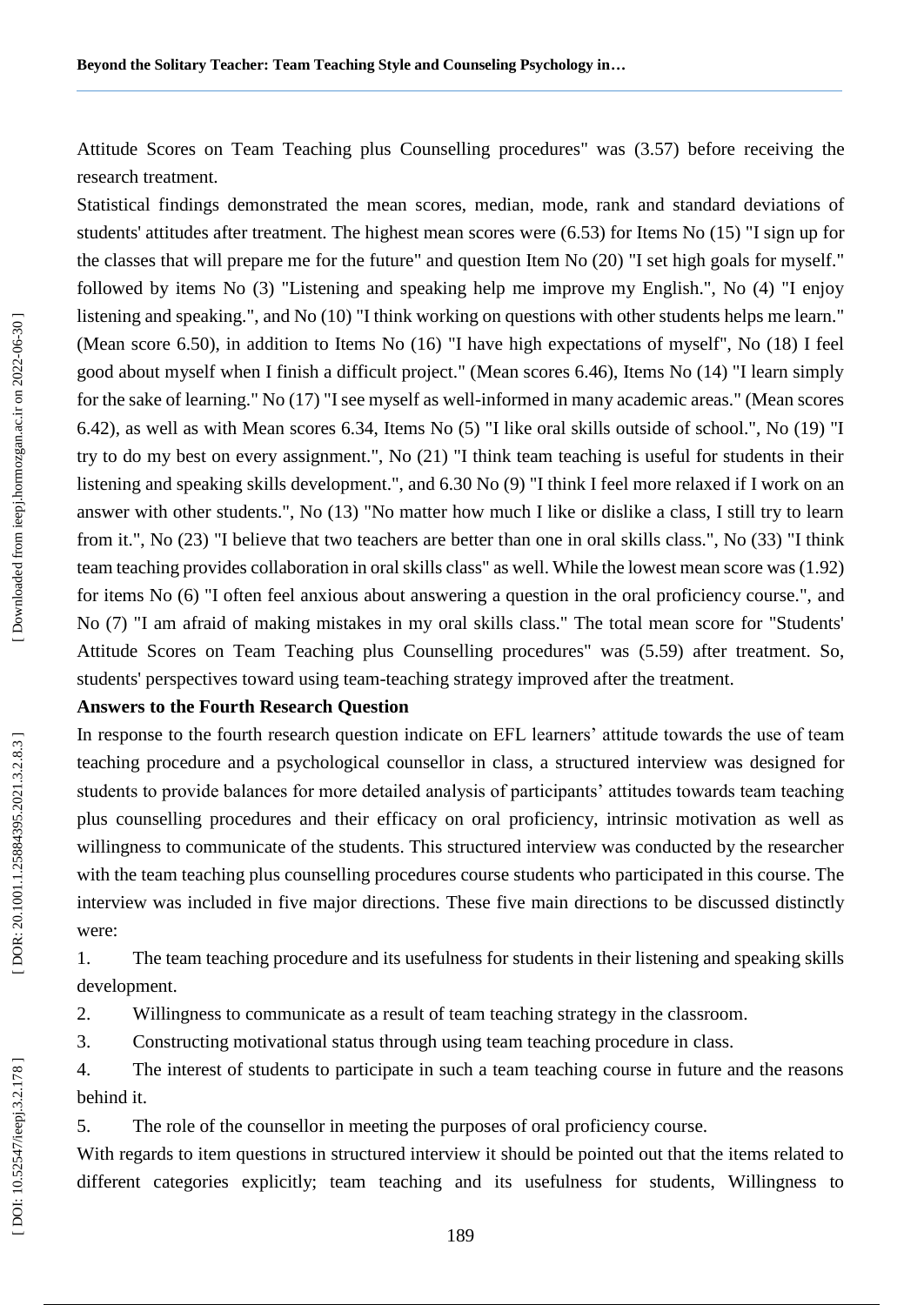communicate, motivation, participating in current course in future, the role of the counsellor in and participants' satisfaction of team teaching technique were put together and described as a separate part of the research in qualitative method and ways reporting frequency counts and percentage indices. The percentage of any items was presented and explained. In the research interview, Questions 1, concerning the students' attitudes on the effect of team -teaching in addition to its usefulness for students in their listening and speaking skills development. Most of the students (75%) agreed that the current teamwork procedures were useful to achieve the appropriate results in oral skills and development; however, some of them (25%) had no idea. A considerable number of the participants replying the second question (66.6%) agreed that teachings provided by the language teachers was helpful in increasing their collaboration between themselves and with the teachers; in contrast, only few learners (25 %) had no idea, while some students (8.4%) disagreed with the above mentioned statement on willingness to communicate as a result of team teaching strategy in the classroom. Regards the next question of the interview, the majority of the research participants (83.4%) viewed as positive effects of the strategies on constructing motivational status through using team teaching procedure in class. In fact they think it an auspicious path to success. Meanwhile a small number of the learners (16.6%) rejected the present notions of this research item question. In response to the fourth question included in interview, whether they participate in in such a team teaching course in future and why, a good majority of the learners (92%) approved that team teaching reduced their oral production difficulties and definitely they agreed with doing that in next opportunities; however, a few of them (8%) had negative feedback regarding the above mentioned statement. Nearly all participants in the research stated that they would contribute to the course if any other opportunity in future excluding one of them clarified his reasons behind it was acceptable and due to fear of spreading COVID -19 symptoms. He hesitate to join the course again in next opportunities just for the recent issues.

# **Answers to the Fifth Research Question**

The aforementioned structured interview was also used for replying to the fifth question of the study regards to EFL students' standpoint around the use of counselling procedure in language course. Among five major themes included in the interview was the rest and the last one which indicated on the counsellor's role in meeting the purposes of oral proficiency course and team teaching. The participants in the study outlined the beneficial share of psychological counsellor, especially the effectiveness of his guidance and counselling in language learning and development during the present course. The majority of the participants expressed their positive views on the encouraging properties of the counsellor, however, there were also ones who stated that they could not convey any other issues to the counsellor in cases, even they agreed with the effective part of him in the course. Accordingly, replying to the last problem around the significant role of the counsellor in the existing course, the majority of the pupils (66.7%) had confident views that they expressed their enjoyable feelings to see an individual in team to listen to their emotions and problems. They also mentioned it was much better than single teacher in the class. Using counselling procedures increase the participation in the lessons; nevertheless, a few of them (8.3%) had undesirable reaction on the aforesaid. The low portion (25%) of the students had no thought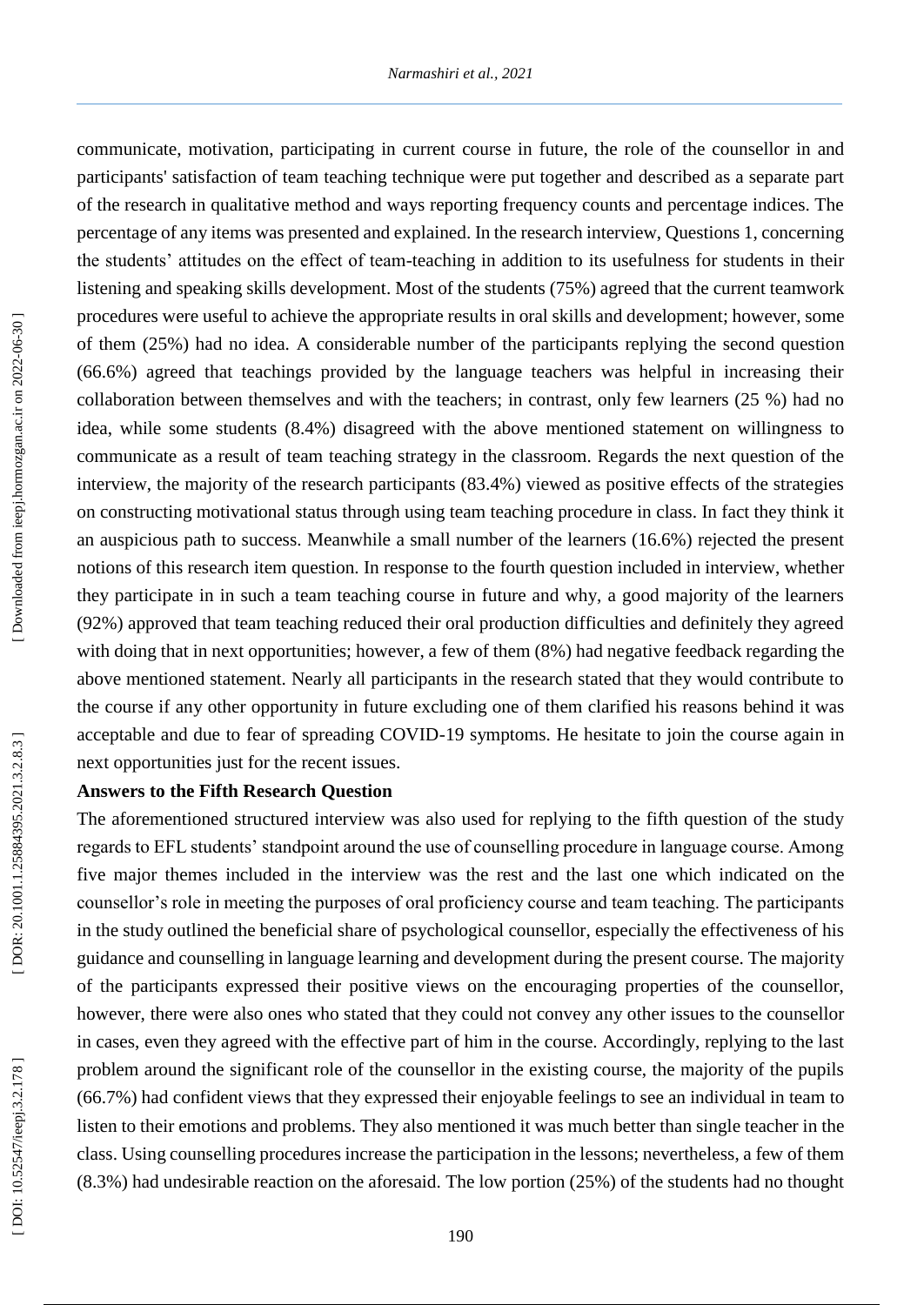but they even could tend to be positive in the interview in some cases and they were in middle of the answering positions. Consider some points that they stated; they had nothing to say but not too bad. It was something new. Interesting point was they could say whatever they needed to express in language course.

### **Discussion**

Conferring to the research questions, the outcomes in response to the first research question showed that learners preferred having team teachers rather than solitary teacher in their classrooms. Learners' viewpoints discovered team teaching technique helped them to have more opportunities to participate in learning oral skills and related activities. This upshot was in link with Cullen et al. (2009) research which showed that the splitting up of the duties between the two teachers presented enough time for teachers to listen to learners, reply and give the suitable feedback. The outcome revealed that the learners in the experimental group (EG) surpassed the students in the control group (CG) on the post -test. This technique could have many advantages for students, such as good engagement, self -confidence, encouragement, effective involvement, creativeness, adaptability, increasing the achievement scores of students and optimizing enjoyment and perception of material content. Students may have been inspired and it could provide more chances for students to be motivated by the presence of two teachers. Motivation can play an important role in enhancing learners' ability in oral skills development. This finding was consistent with research by Ahmadi et al. (2013), which focused on the relationship between understanding and motivation to learn. His results indicated that encouragement might have a constructive effect on the achievement in comprehension skills (centred on reading comprehension) by learners. Moreover, the alteration in the pre-test and post-test of the students in the experimental group was computed through using a paired-samples t-test. This aligned with Lester and Evans (2008) who confirmed that by using team teaching style, learner connections were enhanced. Implementing this technique allowed learners and instructors to increase their awareness of the content because it was essential to develop the collaborative abilities of the student. As a consequence, the null hypothesis of the study suggesting the effectiveness of team teaching plus counselling treatment on the oral competence of EFL learners was rejected in a language learning course for the final outcome of the pre tests and post -tests in both the experimental and control group showed the positive effects of the current course strategy. The researcher concluded that team teaching was a proper strategy for improving the oral proficiency of L2 learners because it included the most suitable elements for learners and lecturers that allowed them to learn and teach effectively.

The second research question explored the attitudes of the students towards the technique of team teaching and the efficacy of team teaching plus counselling procedures on English learners' intrinsic motivation of Iranian L2 senior high school students. The analysis indicated that the perspectives of the learners were optimistic and the approach of team teaching had a substantial impact on improving the attitudes of the students towards using team teaching and subsequently enhanced their inherent inspiration. This outcome was in accordance with the definition by Cullen et al. (2009) which showed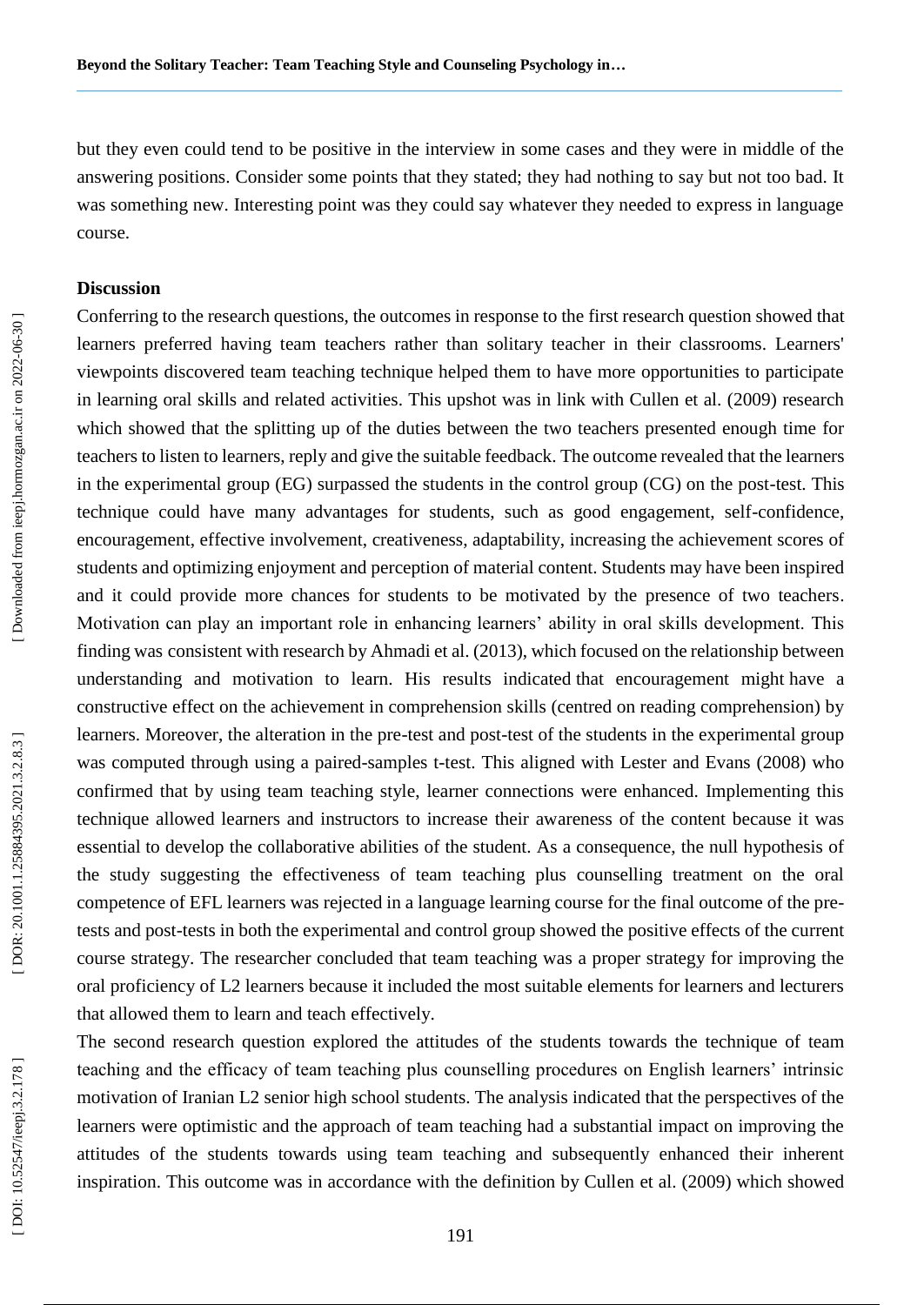that the division of roles between the two teachers allowed teachers ample time to listen to students, react and provide appropriate feedback. In a language learning course for the final outcome of the pre tests and post -tests in both the experimental and control group, the null hypothesis of the investigation indicating the efficacy of team teaching plus counselling service on intrinsic motivation of L2 learners was denied as a concern, showing the positive results of the current course technique. Successively, based upon the alteration in the pre -test and post -test of the students in the experimental group was computed through using a paired -samples t -test, the outcomes confirmed that the team teaching and counselling procedures had outstanding impact on EFL learners' intrinsic motivation in a course of language learning, the results displayed a statistically significant increase in their scores from pre-test to post -test and therefore, the null hypothesis was rejected. On the other side of the existing research question, to confirm the findings whether is a relationship between the two independent variables, team teaching plus counselling procedures and academic intrinsic motivation the Chi -square statistical test was run in which showed the ultimate results that there was a very strong evidence of a relationship between team teaching plus counselling procedure and academic intrinsic motivation due to usage of the team teaching strategy in language teaching course. In the other words, the more you use two or supplementary teachers in classrooms, the high academic intrinsic motivation could be created in students. The researchers argue that the positive messages of the students towards team teaching strategy could be a result of the fun and exciting atmosphere created by team teaching techniques. Regarding the descriptive statistics show the item question no. 15 indicated that "I sign up for the classes that will prepare me for the future" and item no.20 "I set high goals for myself" obtained the first and top of ranking among the items in questionnaire after receiving the research treatment. This revealed very strong evidence of a relationship between team teaching plus counselling strategy and academic intrinsic motivation due to usage of aforementioned technique in language teaching course.

The findings of this study in answer to the third research question discovered the increasing their collaboration with themselves through using team work of instruction in their classes, so, learners preferred to admit team teachers rather than one instructor in the classes. The perspectives of learners revealed that team teaching methods allowed them to have more probabilities to engage in language learning involved in oral skills development and growth in. In their conversations and group effort within the classroom, team educators introduced a constructive model in which it was also included an instructional counsellor in field of psychology with the two other teachers. As Liebel et al. (2017 ) reported that a significant model for learners was the team teaching environment that was implemented by the teacher. When the teachers initiated cooperative work, illustrated, and welcomed humour, this pleasant environment would affect the students and they would follow these attitudes. As a result, the outcomes revealed that there were statistical significant differences between the learners' attitudes before and after research treatment. The null hypothesis of the investigation suggesting the effectiveness of team teaching plus counselling service on willingness to communicate of L2 learners was rejected as a concern in a language learning course in favour of the final outcome of the pre -tests and post -tests in both the experimental and control community, showing the positive results of the current course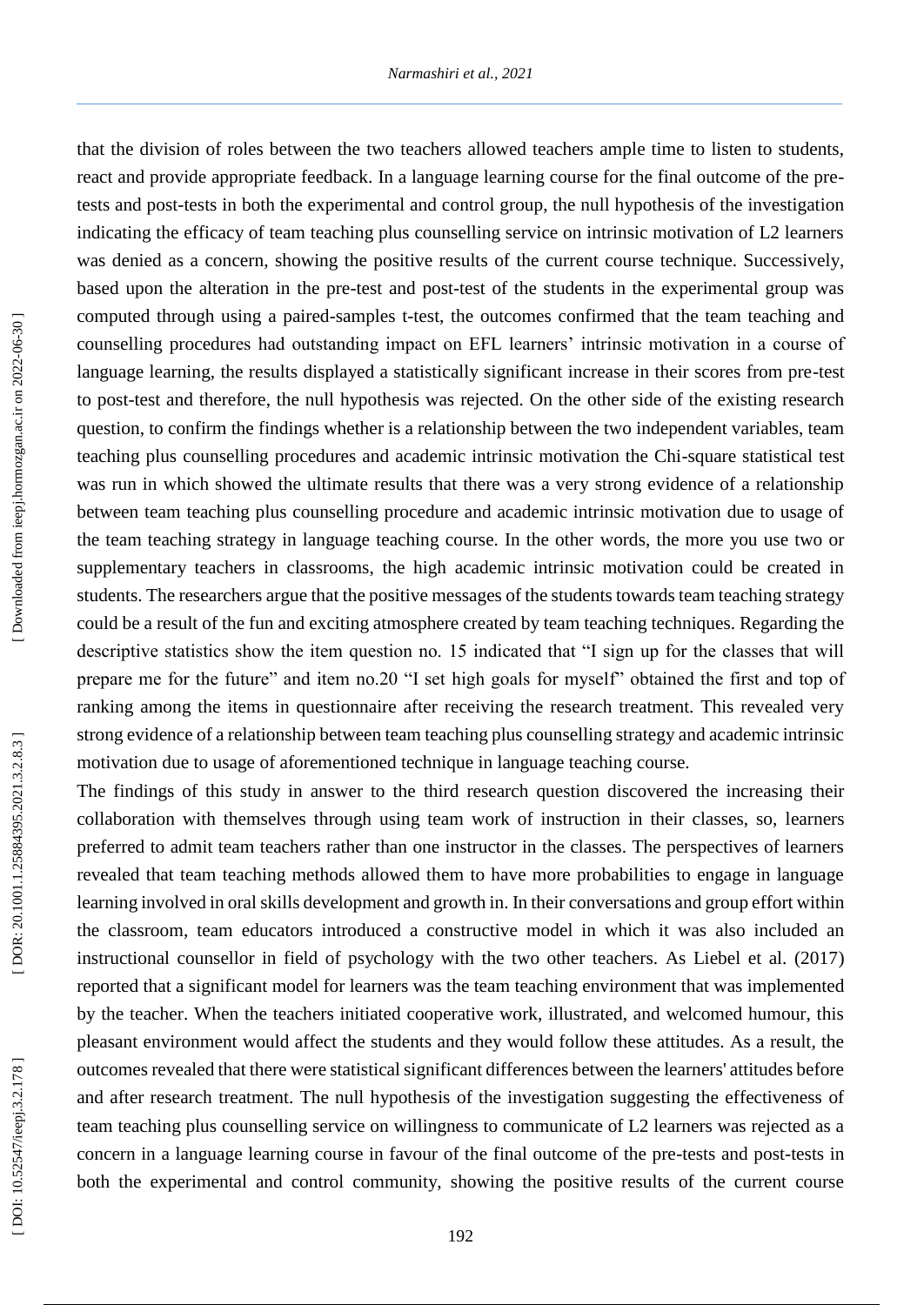technique. The findings indicated that in the course of language learning, the team teaching and psychoanalysis procedures had an excellent effect on L2 learners' collaboration, the results showed a statistically significant improvement in their scores before and after the treatment of the study. One of the best ways that the teams can collaborate and exchange themes and ideas is through interactive demonstrations. Some earlier studies considered the views of teachers, like that of Fryer and Bovee (2016) reported, which indicated that there was a supportive teacher respondent on team teaching and ensured that team teaching helped them improve their style of teaching. Indicating the descriptive measurements discovered that item question No (10) "I think working on questions with other students helps me learn." (Mean score= 6.50, Rank= 2) gained the second ranking place in questionnaire items through completing the research project strategies. The lack of the excitement among the individuals is one of the issues that prevent learners from have interaction and willingness to communicate with the other classmates in classrooms.

In response to the fourth research question on the attitude of L2 learners towards more team instruction technique and a school psychological counsellor, a structured interview was designed to provide students with balances for a more thorough study of the attitudes of participants towards team teaching plus counselling procedures and their effectiveness on oral skills, intrinsic motivation, ability to communicate as well. For some of the participants, the other aspect of challenge was that they were unable to recognize different parts of speech; thus, the language teacher decided to introduce some of the linguistic affixes; but since time constraints did not grant more time to be spent on this problem, he suggested some textbooks that could support them. "In fact, building relationships between teacher and student is so significant that it is arguably the most important factor contributing to student success, both behaviourally and academically. Students who experience respect and unconditional acceptance from their teacher are more likely to be compliant, respectful, and open to learning"(Dahlgren, 2005, p. 103). A large number of respondents to the second question (66.6 percent) agreed that language teacher instruction was helpful in raising the interaction between students and with teachers; on the other hand, only a few students (25 percent) had no idea, whereas some students (8.4 percent) disagreed with the above -mentioned declaration of willingness to communicate. Additionally, as Dahlgren (2005, p. 113) also repeats "The truth is that you may not 'like' a student or 'love' a student, but as educators who are entrusted with learners in our charge we must learn to care for and accept students for their inherent value," Due to learning difficulties, English language teachers have also noticed that there were participants who have considerable trouble grasping English. As a potential cause of failure, anxiety in the multicultural classroom (anxiety against making errors in grammar and pronunciation, over understanding the teacher, about learning vocabulary) was dominant. The participants in the study demonstrated in answer to the fourth question included in the interview, whether they are interested in such a team teaching course in the future and why, a strong majority of students (92 percent) agreed that team teaching reduced their oral production problems and certainly agreed to do so in future opportunities; yet, some of them (8 percent) had negative feedback on the statement. Nearly all survey respondents claimed that if any other opportunity in the future, they would contribute to the course.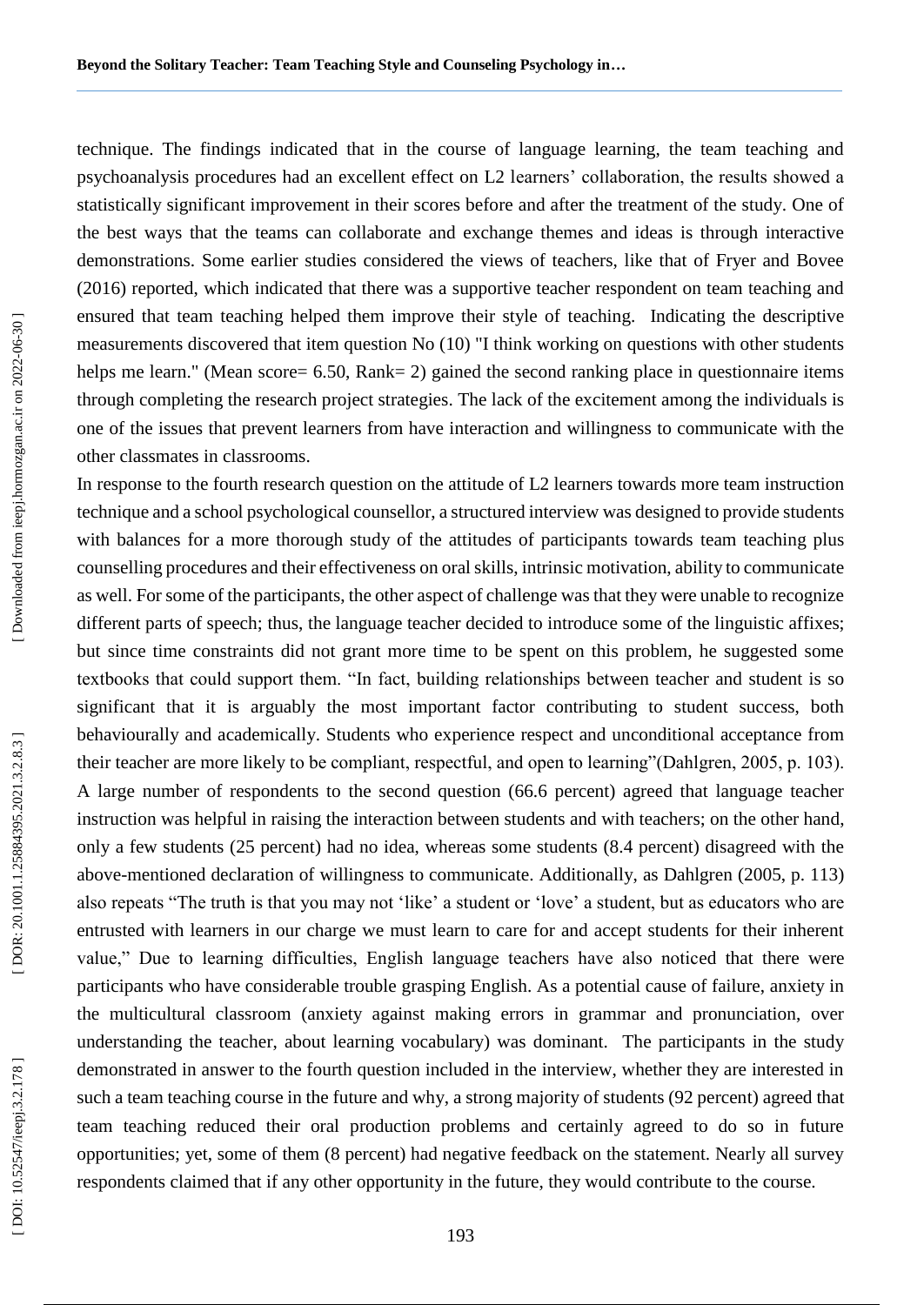Concerning the fifth and last research question and the attitude of L2 learners towards the use of a school psychological counsellor, some students were gratified to see an individual in team to listen to our words, feelings and problems, and they considered as an issue what it was important to understand them. They also tried to give remarks which was much better than single teacher in the class. Using counselling procedures enlarged their participation in the lessons so far as it was acceptable way to start a new horizon to English speaking and development in their minds. Regarding the significant role of the counsellor in the existing course, the majority of the pupils (66.7%) had confident views that they expressed their enjoyable feelings to see an individual in team to listen to their emotions and problems. In fact the third member of the team as the psychological counsellor firmly helped the learners to be relaxed in putting their problems in and solving in educational settings. Nevertheless, a few of them (8.3%) had undesirable reaction on the aforesaid. They didn't accept the assisting role of the counsellor in language learning process. It may be due to different reasons such as private issues that they do not like to put in regarding the psychological aspects. Likewise, they may feel shy of the giving feedback with presence of their classmates in the classroom and to get used to change, individuals who do so may need more time. The outcomes of the current study confirm the Jackson and Andrews (2000) findings that high professional growth is generated by team teaching. In the central part of the team zone, by helping the learners to clarify the concerns, discuss solutions, build strategies and raise self-awareness, the counsellor encourages them to resolve the issues in a productive way. Possible benefits of consultation and advisors:

- Problem-focused strategies and communication
- Higher recognition of oneself as well as self-esteem
- Ability to modify behaviors
- Effective speech and emotion control, like anger
- Anxiety relief, stress or other conditions of psychological health.

Chang et al. (2005) note that the barrier between material and language teacher can be gradually removed by thorough interaction. It seems that the benefits of this relationship will be appreciated by continuous cooperation and coordination between the two teachers (Fatehi Rad & Sahragad, 2019; Sarani & Narmashiri, 2018). The excellence of team teaching over conventional process has verified Whitfield (2000) and Washington (2001) results, who claimed that a group of teachers had dramatically improved the English performance of team -taught learners over that of those in the traditional single teacher solution. In every one of these investigations, it was found that the teaching of language elements through using team effort techniques enhances the learners' oral proficiency and capacity.

### **Conclusion**

The fallouts of the current study revealed that majority of the students were satisfied with the team work and also group teaching style in the pedagogical course towards the English language learning process requires new programs and plans to develop. There was perceived a statistically significant difference in the positions of the students towards the use of team teaching procedure and a psychological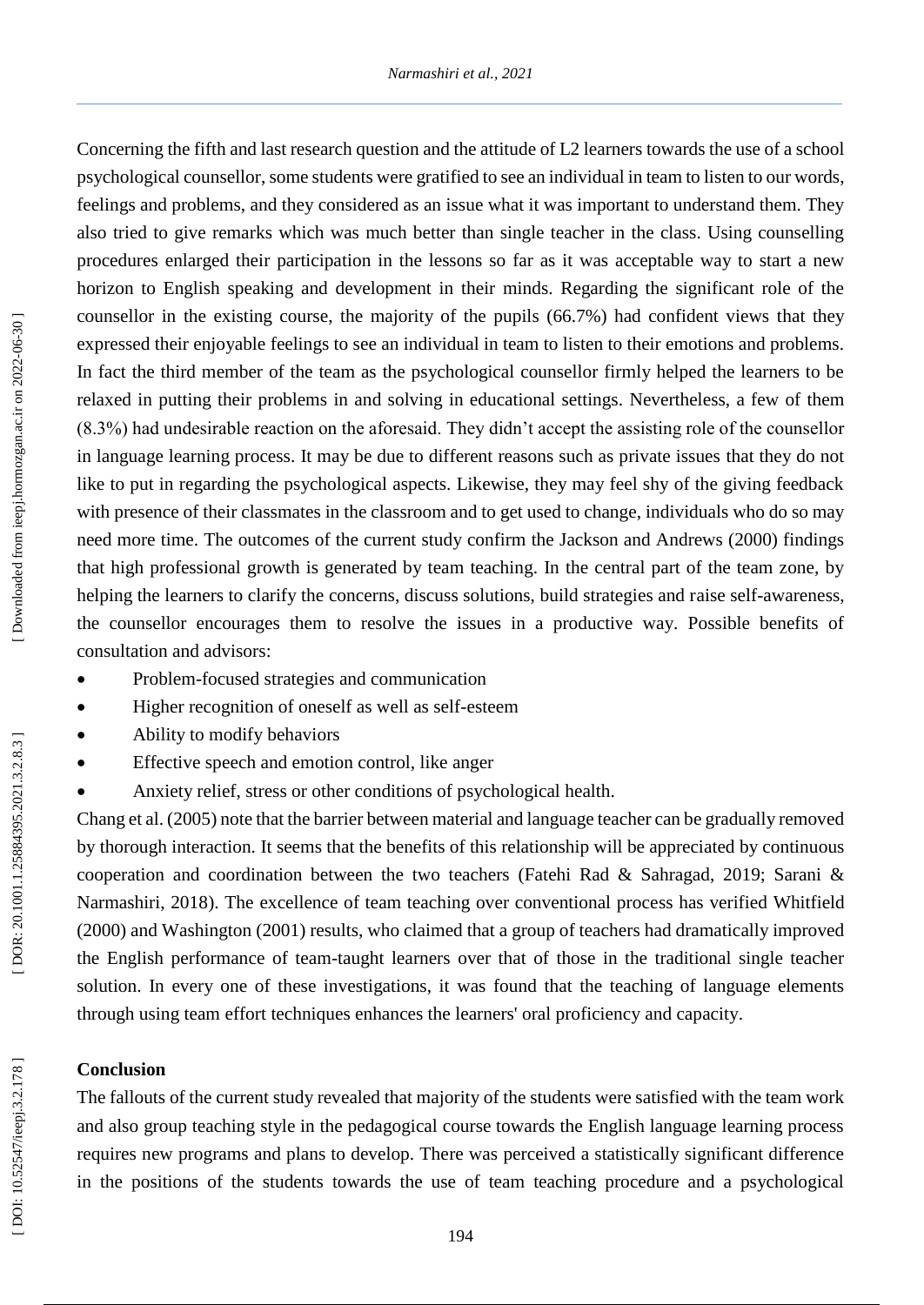counsellor in class when experimental group (EG) and control groups (CG) were compared and correspondingly execution of team teaching strategies which was reported as a positive alteration. Meanwhile, interview outcomes delivered clear information about what students felt about team teaching experience. The viewpoints of the students were mostly positive and all the learners were willing to contribute to the course in future if any; the findings showed that the participants found the technique of team teaching to be helpful, interesting, welcoming and enjoyable.

To sum up, the current research summarizes the importance of planning language learning course for EFL students based on the specific and pending needs of each student, as well as the need for cooperation and collaboration between language learners, teachers and content consultants at all stages of preparation, augmented reality, learning and teaching. In every case of the analysis, there are typically constraints and delimitations to some degree. Since the elements have declined with the position of modern world and technology, but there stand. Along with example, the thesis faced some limitations; lack of financial support, lack of prior enough findings and information on the subject project in Iran, a touch of technology and computer equipment common to some learners who did not affect the study and interpretation of their final project to complete the research questionnaire. The reader should bear in mind that the research has been done with the most problems and the least educational facilities and despite the prevalence of Corona virus (COVID -19) disease. The aforementioned disease itself was one of the biggest limitations of the research, which overshadowed the participation of language learners. Furthermore, in this analysis, merely male students were included; thus the findings might not be generalizable to female learners. It is proposed that both genders will be taken into consideration in future studies. Team instruction can be tested at all stages of learning, such as elementary, pre and upper intermediate and advance level. The research was severely restricted to learners of Iranian EFL; it can be done in other contexts of EFL and ESL.

The investigators would like to express his sincere gratitude and appreciation to all the participants and those who somehow assisted us in this exploration. In the team instructional strategies, where this policy encourages qualified language development, the officials and administers need to implement a fruitful preparation for enlightening plans. In the view of what had been attained from the findings and conclusions of this investigation, it is hoped that the officials and English language teachers in Ministry of Education to adopt applicable teacher training curriculums towards team teaching strategy in learning and teaching English language skills for all secondary high schools in Iran. That will further increase the quality of awareness and instruction of the English language. Through a better awareness of the important positive associations between team work and increasing intrinsic intellectual motivation, educators would be able to encourage students to self -regulate their innate motivational levels and empower them to increase the positive factors that influence them and decrease the factors that influence them negatively. The researchers also assume that teachers will be more active in creating a natural helpful environment to foster enthusiasm for learning, higher levels of engaged achievement and more productive learning among students with an emphasis on inspiring students with academic intrinsic motivation. More investigations are required on Team Instructional strategies to collect certain evidence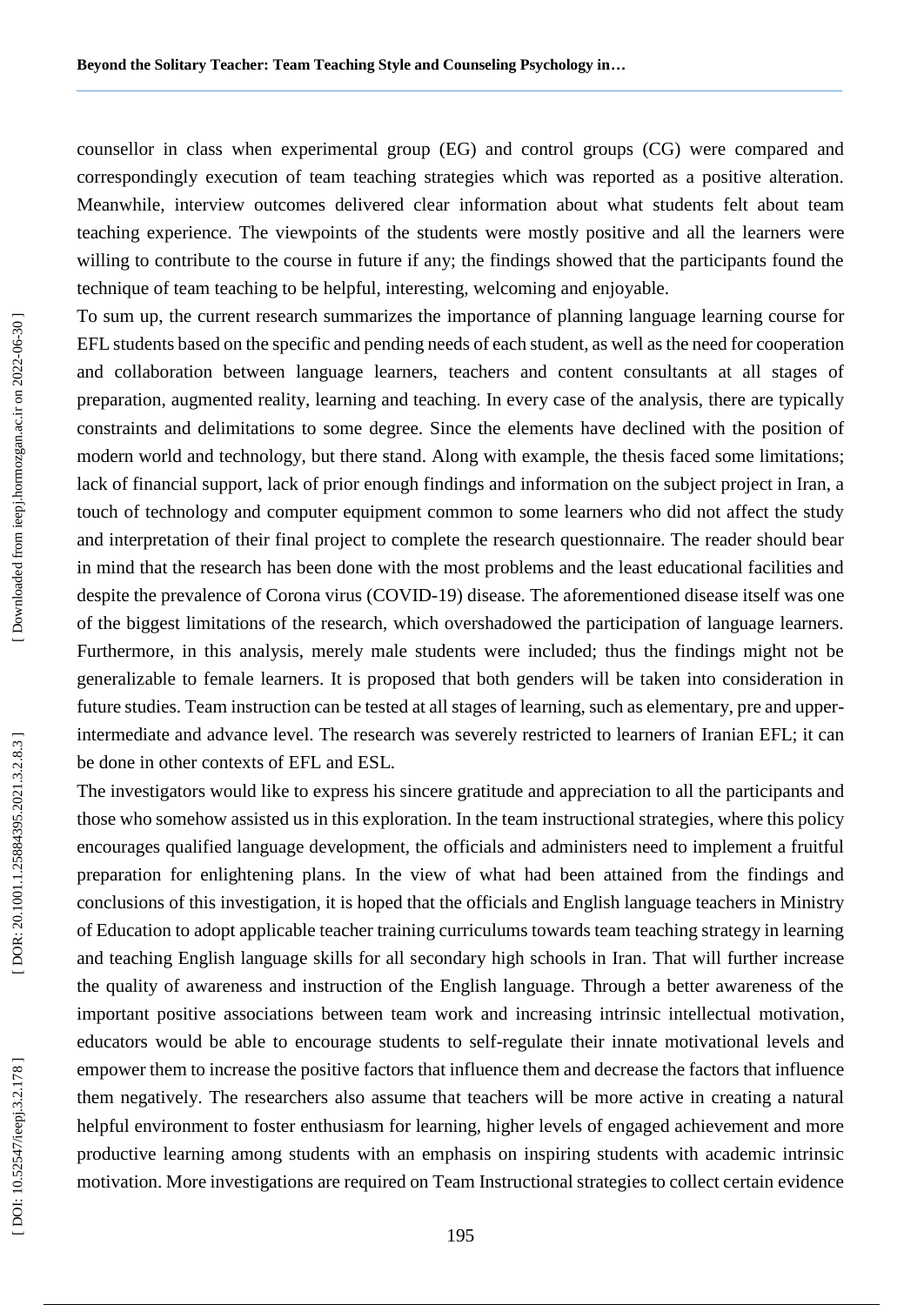about the drawbacks or benefits of the proposed technique. As there is still a need for English language teaching speaking and listening comprehension preparation in Iran for more experiments to obtain more outcomes, professional authors need financial support to do the study and the official help them, in addition to provide learners and teachers with themes and content incorporated in practical systems (useful and applied contents).

**Conflict of interest:** The authors state d no conflict of interest in the study.

**Financial sponsor:** The authors acknowledge that they have not received any financial support for all

stages of the study, writing and publication of the paper.

**Acknowledgment:** We appreciate all the participants of the study as well as all those participating in

the implementation of this project.

#### **References**

- Ahmadi, M. R., Ismail, H. N., & Abdullah, M. K. K. (2013). The relationship between students' reading motivation and reading comprehension. *Journal of Education and Practice* , *4*(18), 8 -17.
- Akbari, Z. (2015). Current challenges in teaching/learning English for EFL learners: The case of junior high school and high school. *Procedia -Social and Behavioral Sciences* , *199*(3), 394 -401.
- Aliakbari, M., & Bazyar, A. (2012). Exploring the Impact of Parallel Teaching on General Language Proficiency of EFL Learners. *Journal of Pan -Pacific Association of Applied Linguistics* , *16*(1), 55 -71.
- Aliakbari, M., & Nejad, A. M. (2013). On the Effectiveness of Team Teaching in Promoting Learners' Grammatical Proficiency. Canadian Journal of Education / Revue canadienne de l'éducation, 36(3), 5-22. http://www.jstor.org/stable/canajeducrevucan.36.3.5
- Baeten, M., & Simons, M. (2014). Student teachers' team teaching: Models, effects, and conditions for implementation. *Teaching and Teacher Education* , *41*, 92 -110.
- Bailey, K. M., Curtis, A., Nunan, D., & Fan, D. (2001). *Pursuing professional development: The self as source* (Vol. 63). Heinle & Heinle Boston, MA.
- Chang, Y. -J., Wu, C. -T., & Ku, H. -Y. (2005). The introduction of electronic portfolios to teach and assess English as a foreign language in Taiwan. *TechTrends* , *49*(1), 30 -35.
- Creswell, J. W., & Creswell, J. D. (2017). *Research design: Qualitative, quantitative, and mixed methods approaches*. Sage publications.
- Cullen, A., Gaskell, M., Garson, D., & McGowan, E. (2009). Co -teaching: Why two heads are better than one. SLA annual conference, Washington, DC,
- Dahlgren, R. (2005). Time to Teach. ID: Center for Teacher Effectiveness.